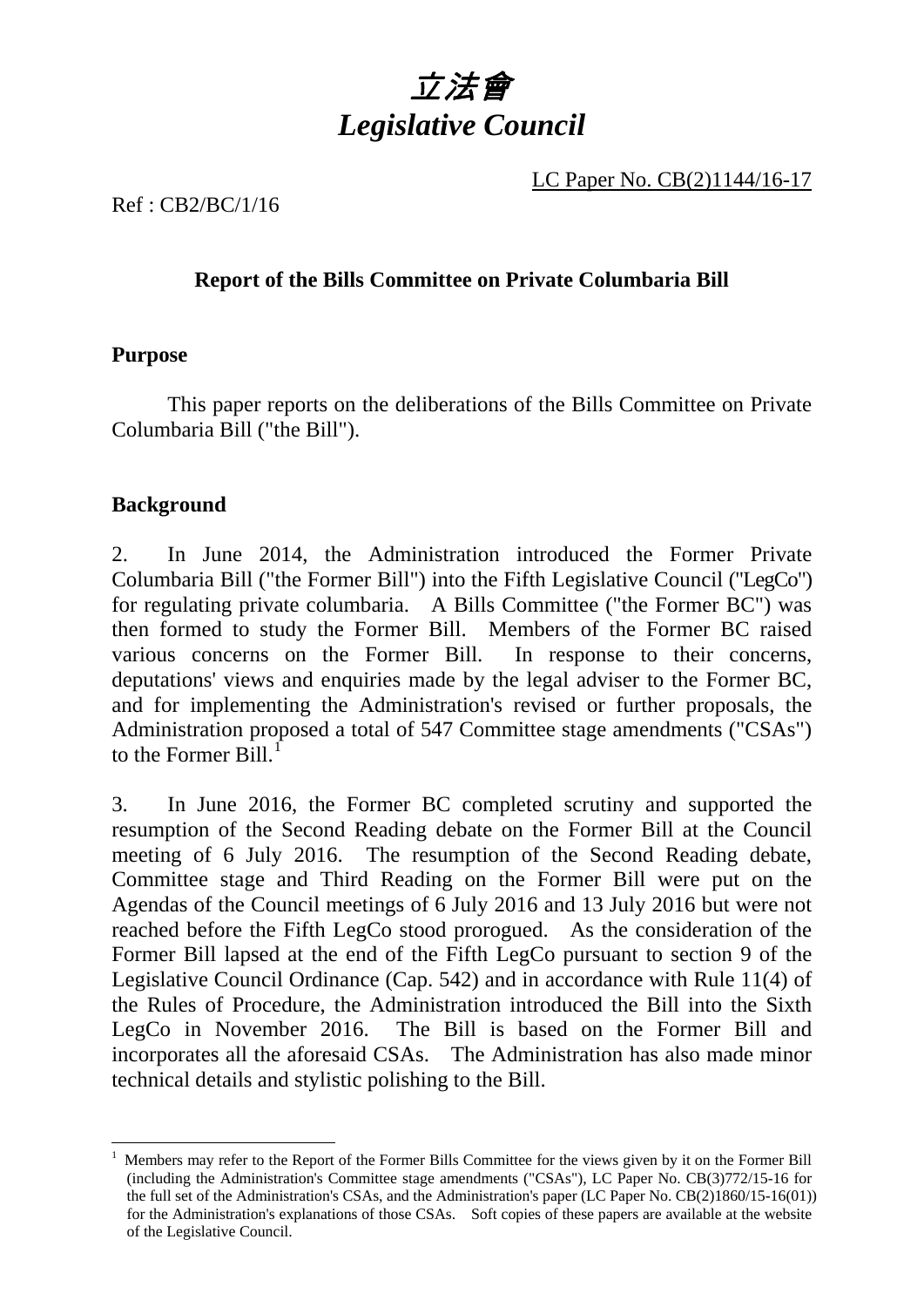#### **The Bill**

- 4. The Bill seeks to:
	- (a) provide for the licensing of private columbaria for keeping ashes resulting from the cremation of human remains, including the establishment of the Private Columbaria Licensing Board ("the Licensing Board");
	- (b) enhance consumer protection through provisions governing agreements for sale of interment rights ("the agreements");
	- (c) impose obligations relating to the disposal of ashes; and
	- (d) make other provisions to deal with related matters such as the enforcement and the appeal mechanism under the Bill, and provide for consequential or related amendments to other Ordinances.

#### **The Bills Committee**

5. At the House Committee meeting on 25 November 2016, Members agreed to form a Bills Committee to study the Bill. Under the chairmanship of Hon CHAN Hak-kan, the Bills Committee held eight meetings with the Administration. The membership of the Bills Committee is in **Appendix I**. The Bills Committee has also received written views from 17 organizations/individuals. A list of organizations/individuals which/who have given written views to the Bills Committee is in **Appendix II**.

#### **Deliberations of the Bills Committee**

6. The salient points of deliberations of the Bills Committee are set out in the following paragraphs. A table of contents is set out below.

| Subject                                       | Paragraph numbers |
|-----------------------------------------------|-------------------|
|                                               |                   |
| Deliberation of the Bills Committee           |                   |
| (a) Domestic keeping of synthetic materials   | $7 - 10$          |
| (b) Domestic keeping of ashes                 | $11 - 12$         |
| (c) Pre-cut-off columbaria                    | $13 - 26$         |
| (d) Information on applications for specified | $27 - 29$         |
| instruments                                   |                   |
| (e) Power to enter and search, etc.           | 30                |
| (f) Ash disposal requirements                 | $31 - 40$         |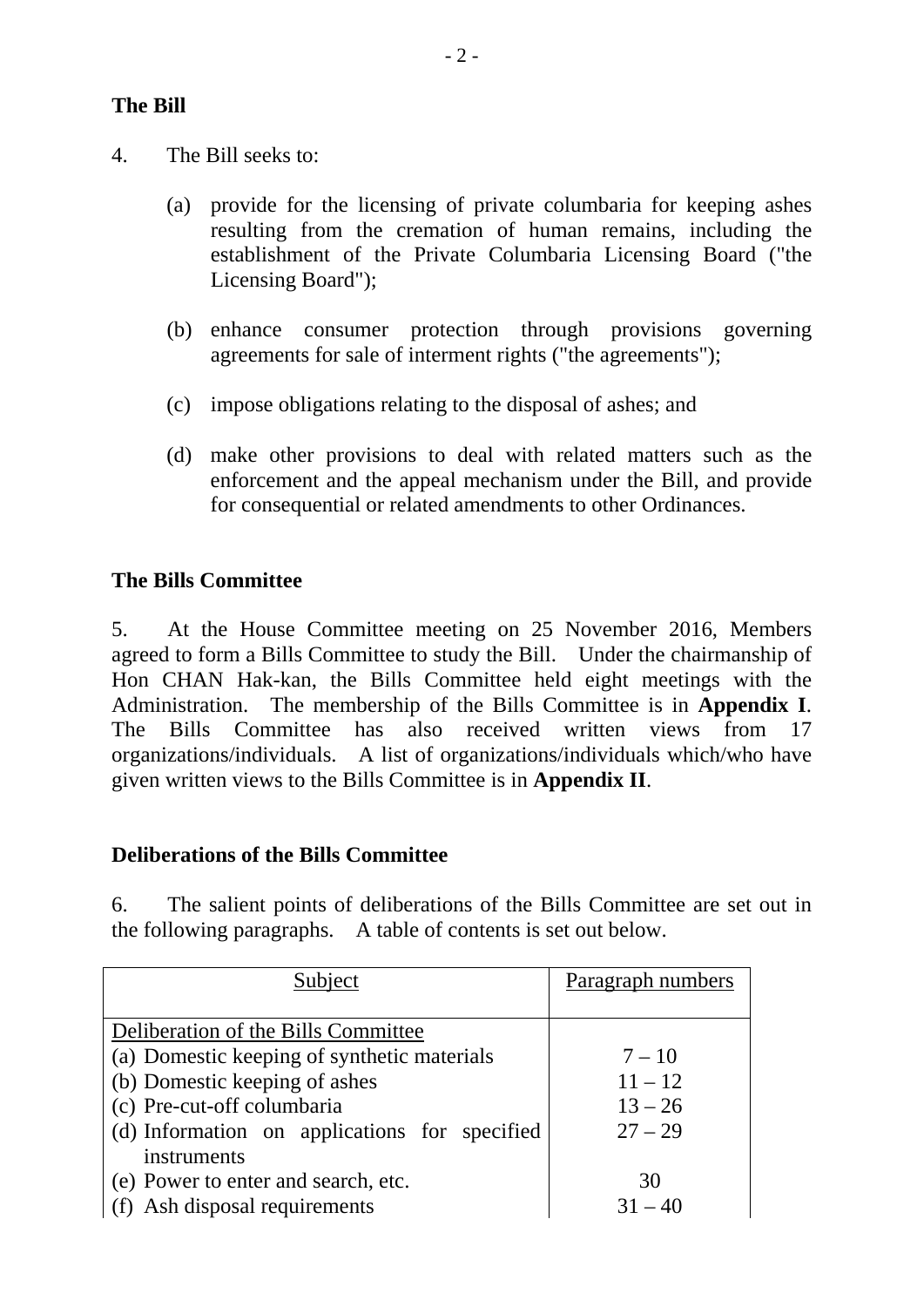| $-3-$                                         |           |
|-----------------------------------------------|-----------|
| (g) Private Columbaria Appeal Board           | $41 - 48$ |
| (h) Imposing requirements not in subsidiary   | 49        |
| legislation but entail criminal sanction for  |           |
| non-compliance                                |           |
| (i) Handling enquiries from the public and    | $50 - 51$ |
| operators of private columbaria               |           |
| (i) Supply position after gazettal of Private | 52        |
| Columbaria Ordinance                          |           |
| Committee stage amendments ("CSAs")           |           |
| (i) CSAs proposed by the Administration       | 53        |
| (ii) CSAs proposed by individual Member       | 54        |
| Follow-up actions by the Administration       | 55        |
| <b>Resumption of Second Reading debate</b>    | 56        |
| Advice sought                                 | 57        |

Domestic keeping of synthetic materials

7. Clause 7(1) of the Bill provides that the Bill does not apply to the keeping of ashes in domestic premises where no more than 10 containers of ashes are kept in the premises and that each container contains, or is claimed, represented or held out to be containing, the ashes of only one person. Members note that the Former BC was concerned that since synthetic materials, which were regarded as ashes, could take different forms (one set of ashes transformed into multiple items of synthetic materials or two sets of ashes merged into one item of synthetic materials), it was difficult to enforce as far as keeping of synthetic materials was concerned. The Former BC took the view that transforming ashes into synthetic materials would become more common and restricting the quantity of synthetic materials to be kept in domestic premises might not be necessary. Given that keeping of synthetic materials transformed from ashes of more than one person in one container in domestic premises contravened clause 5(1) of the Former Bill (i.e. clause 7(1) of the Bill), the Former BC had expressed concern that there would be a lot of disputes in this regard in future.

8. The Administration had advised the Former BC that there were practical difficulties in quantifying synthetic materials to be kept in domestic premises for the purpose of the Former Bill. The Administration did not envisage strong public views against domestic keeping of synthetic materials and considered that keeping a large quantity of synthetic materials in domestic premises unlikely. As such, the Administration was inclined towards adopting a lenient approach towards domestic keeping of synthetic materials. That said, it would act on complaints about domestic keeping of synthetic materials. Should instances of abuse come to light after the enactment of the Private Columbaria Ordinance ("the Ordinance"), the Administration would swiftly initiate amendments to the relevant provisions.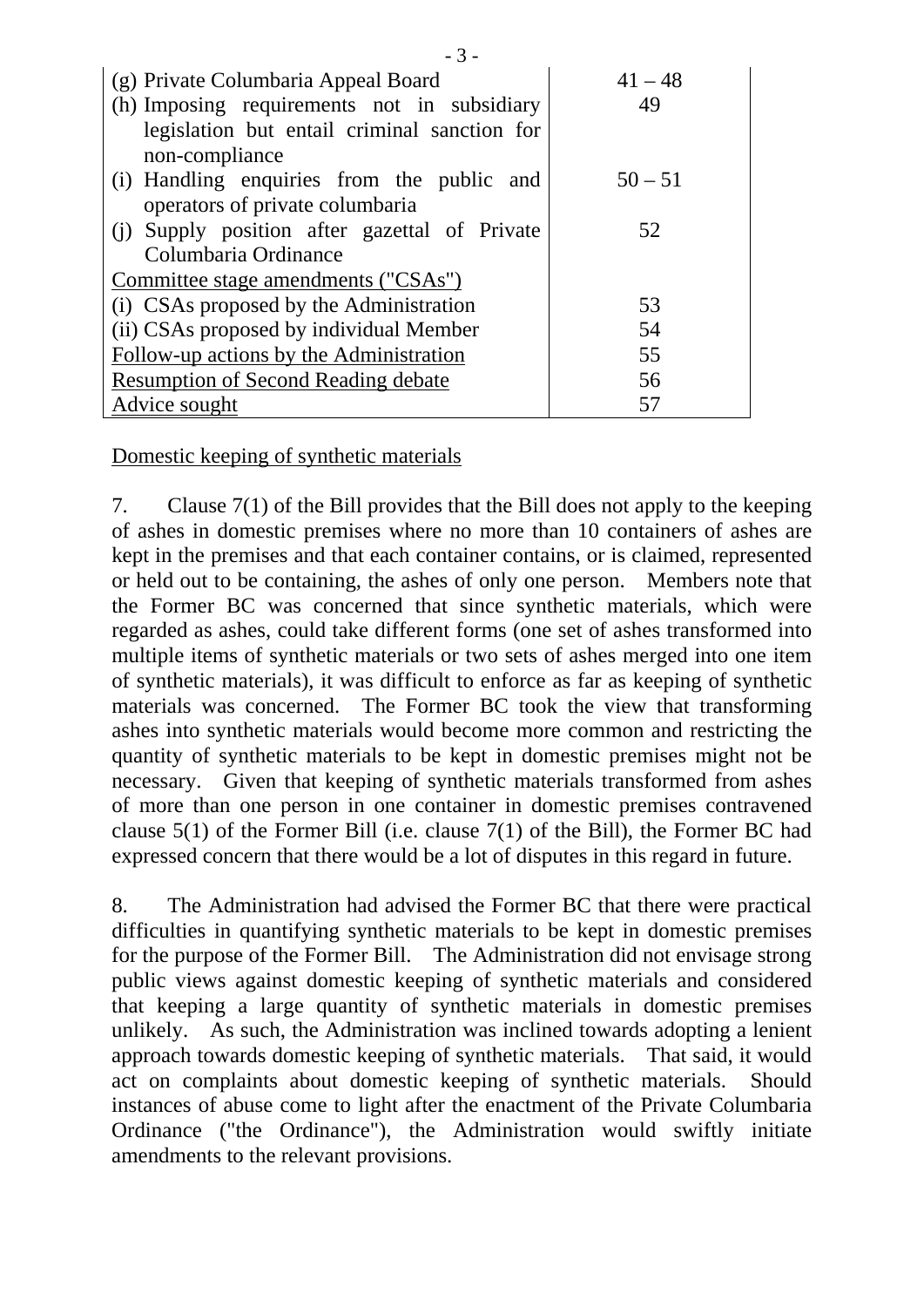9. The Former BC was of the view that it was difficult to come up with a perfect solution on this issue at the moment and supported keeping to the Administration's proposal put forward in the Former Bill. It, however, had requested the Administration to review and propose amendments, in a timely manner, to these provisions as well as other provisions if the Licensing Board or enforcement authorities encountered enforcement difficulties in implementing the Ordinance after its enactment. The Administration should also conduct a comprehensive review of the Ordinance after its enactment for a period of time, say, three years.

10. As requested by the Bills Committee, the Administration has undertaken to keep in view the implementation of the Ordinance, propose amendments to the Ordinance as and when necessary, and conduct a review of the Ordinance in any event around three years after its enactment. The Administration has also agreed that the Secretary for Food and Health will give the undertakings in his speech for resumption of the Second Reading debate on the Bill ("SFH's speech").

### Domestic keeping of ashes

11. Some members including Mr LEUNG Kwok-hung take the view that ashes kept in domestic premises should be confined to those of family members of the occupiers, in order to prevent domestic premises from being used as private columbaria in disguise. The Administration has advised that clause 7 seeks to cater for keeping ashes in domestic premises (i.e. premises used solely or principally for residential purposes and constituting a separate household unit).

12. Taking the view that the New Territories ("NT") Small House Policy ("the Policy") requires NT small houses to be for residential use only, some members including Mr CHAN Chi-chuen consider that allowing NT small houses which have been used as private columbaria to apply for regularization is a deviation from the Policy. According to the Administration, generally speaking, the user clause of leases of NT small houses is for "non-industrial" purpose. The relevant government departments and the Licensing Board would take into account a number of factors (e.g. whether the applicants meet the requirements for regularization mentioned in paragraph 14 below) in considering the applications.

### Pre-cut-off columbaria

### *Occupation of unleased land for use as private columbaria premises*

13. Some members including Mr LEUNG Yiu-chung, Mr LEUNG Kwok-hung and Dr KWOK Ka-ki call on the Administration to endeavour to tackle pre-cut-off columbaria (i.e. private columbaria that were in operation, and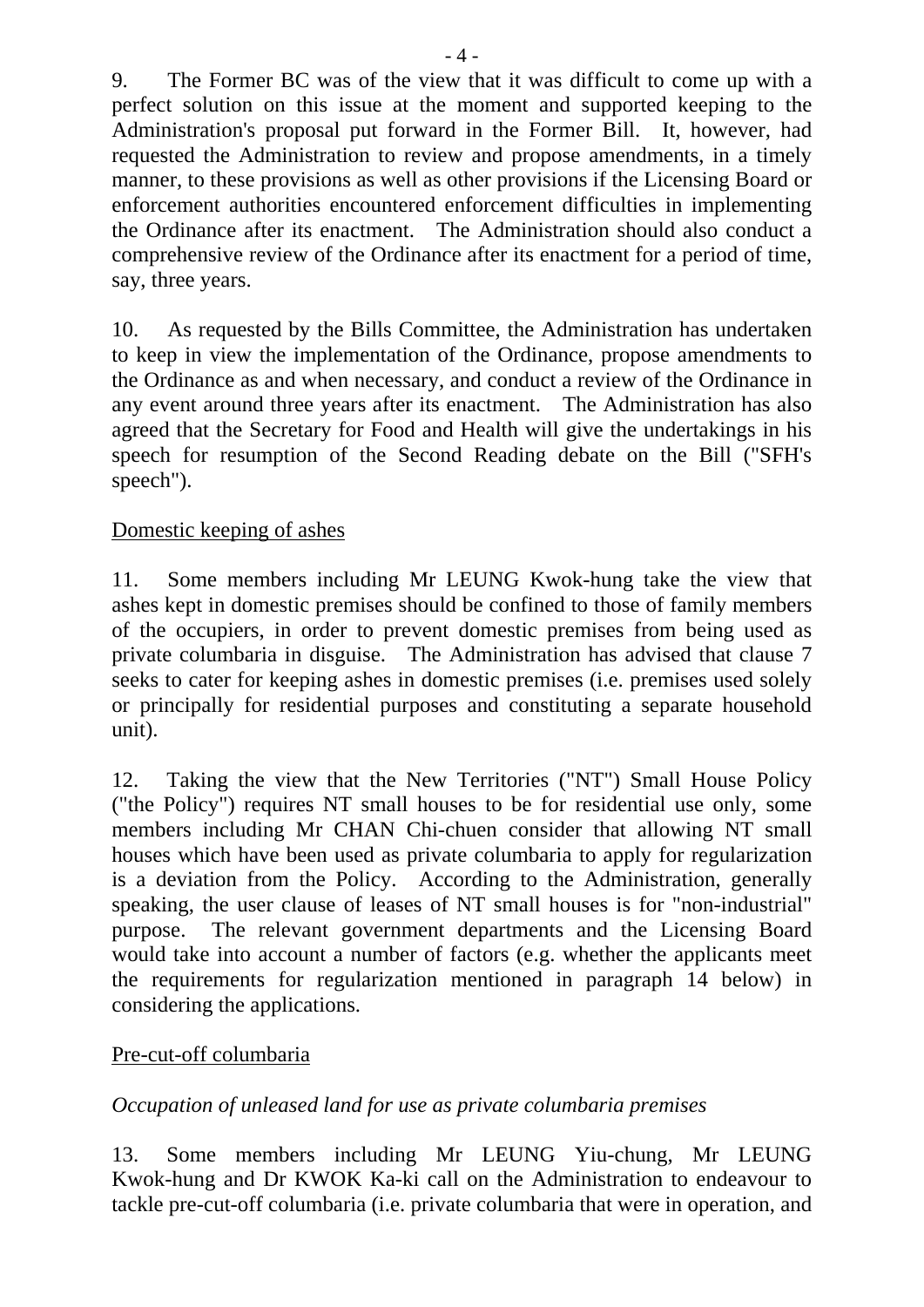in which ashes were interred in niches, immediately before the cut-off time which is 8 am on 18 June 2014) located on unlawfully-occupied unleased land rather than allowing operators of these columbaria to apply for regularization. The Administration is also requested to take measures to prevent operators of such columbaria from making profit by way of selling interment rights. These members consider that columbarium operators whose columbarium premises are occupying government land under a short term tenancy ("STT") granted by the Administration should not be allowed to sell interment rights for a duration exceeding the term of STT.

14. The Administration has advised that stringent requirements have been imposed for the regularization of unlawful occupation of unleased land and/or lease breach by pre-cut-off columbaria, details of which are set out in **Appendix III**. Under these requirements, applications for regularization by pre-cut-off columbaria will be processed on a case-by-case basis having regard to their individual merits. Licence applicants are subject to payment of full market value ("FMV") premium, waiver fee or STT rental as well as administrative fee for regularization under the prevailing policy. Dated private columbaria (i.e. pre-cut-off columbaria which have commenced operation before 1 January 1990) applying for the issue of an exemption are required to cease selling or new letting of niches from the cut-off time onwards, and hence there has been no more income from sale of niches since then. Insofar as a pre-cut-off columbarium is concerned, irrespective of whether the columbarium is applying for the issue of a licence as modified by clause 18 or an exemption under clause 19, the extent of "occupation of land as is necessary for, or ancillary to, the operation of the columbarium" is limited to that as was necessary for, or ancillary to, its operation as at the cut-off time. Private columbaria that are not pre-cut-off columbaria are not eligible for applying for the issue of a temporary suspension of liability ("TSOL"), and they should be in compliance with the land-related, planning-related and building-related requirements as well as the on-leased-premises requirements (clause 17(1)(a) and (b) referred to in paragraph 2 of Appendix III) and obtain a licence, in order to be able to sell or newly let niches. Amongst these, for columbaria not in operation immediately before the enactment of the Ordinance, their columbarium operations (including sale or new letting of niches and interment of ashes) could start only after having obtained a licence, while for columbaria in operation immediately before the enactment of the Ordinance, their columbarium operations after the grace period could continue only after having obtained a licence.

15. The Administration has further advised that in parallel, government departments with enforcement powers have been staying vigilant in their enforcement actions to contain the problem of unauthorized private columbaria. They have been nipping in the bud unauthorized private columbaria which have yet to start columbarium operations, so as to help contain the proliferation of newly-emerging cases.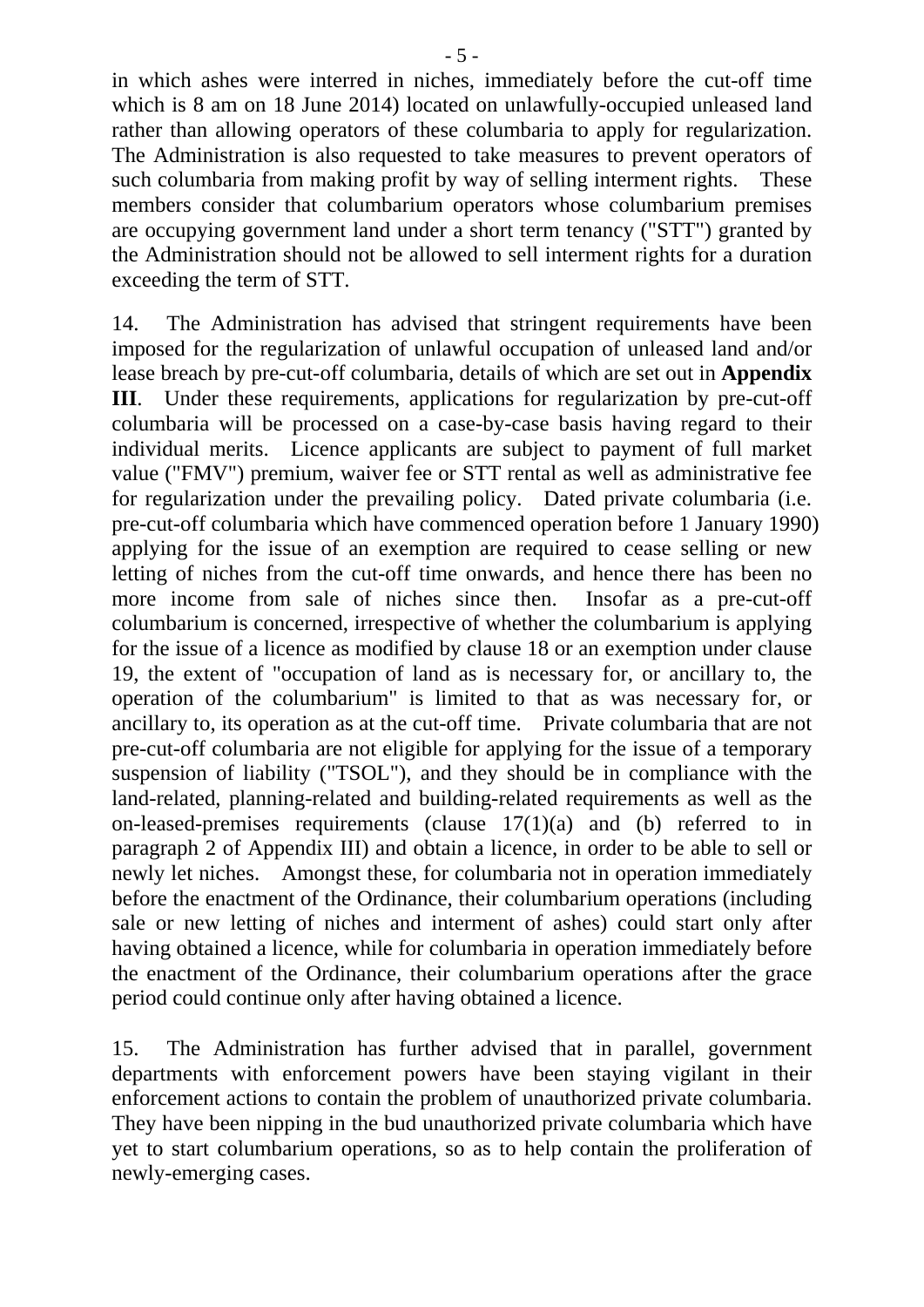*Allowing interment of ashes into pre-cut-off-time-sold niches in dated private columbaria which have not yet been filled or have only been partially filled as at the cut-off time* 

16. Under clauses 19(2)(a), 20(4)(a), 53 and 54 of the Bill, subject to the fulfilment of conditions to forestall abuse (e.g. any such columbarium must properly keep the relevant records of interment for future examination by the Licensing Board and the enforcement authority) :

- (a) a dated private columbarium with ashes newly interred into unfilled or partially filled pre-cut-off-time-sold niches after the cut-off time but before the enactment date may still be eligible for an exemption; and
- (b) a dated private columbarium having obtained an exemption may still newly inter ashes in pre-cut-off-time-sold niches while the exemption is still in force.

17. According to the Administration, allowing bona fide consumers and operators to inter ashes into niches that were sold before the cut-off time but yet to be filled is considered a reasonable arrangement made on compassionate grounds. After all, these are valid contractual obligations and to qualify for an exemption, a columbarium must cease the selling or new letting of any niches after the cut-off time. Hence, its scale of operation will still be frozen at the level prevailing at the cut-off time and subject to control through the regulatory regime.

18. Some members including Mr CHAN Chi-chuen are concerned that some operators of dated private columbaria may overstate the number of pre-cut-off-time-sold niches. These members ask whether the Administration would examine all agreements. They are also concerned about the purchase of unsold niches in dated private columbaria by a person or a company for the purpose of reselling them later. These members further asked whether transfer of niches is allowed under the Bill.

19. The Administration has advised that it would be neither practical nor feasible to examine each and every agreement. That said, information on niches (including the number of sold and occupied niches, sold but not yet occupied niches, and niches available for sale) is collected through the administrative Notification Scheme ("the Notification Scheme"). Operators of dated private columbaria are required to keep the agreements and records of interment for future examination by the Licensing Board. This would help forestall abuse of the arrangements applicable to pre-cut-off-time sold niches of dated private columbaria seeking exemption. To qualify for exemption, dated private columbaria are required to cease the selling or new letting of any niches after the cut-off time. There are also restrictions in the Bill on the change of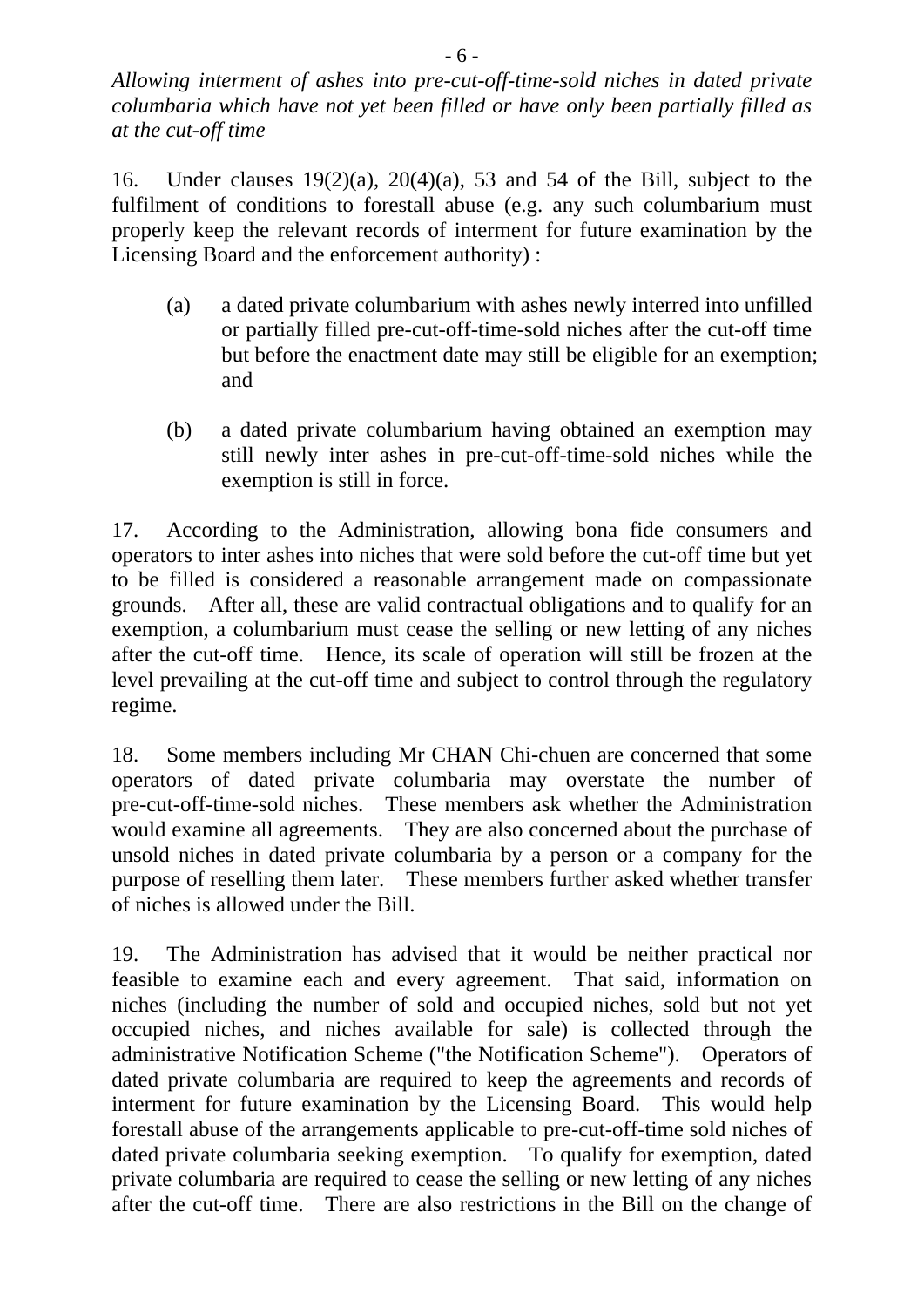dedicated persons in the endorsed register in respect of pre-cut-off-time-sold niches in private columbaria granted with exemption.

### *Particulars of registers of pre-cut-off columbaria to be specified by Licensing Board*

20. Clause  $22(1)(b)(ii)$  of the Bill stipulates that an application for the issue of an exemption in respect of a pre-cut-off columbarium must be accompanied by the registers required under clause 23. According to the Administration, the provision seeks to prevent abuse of the arrangement for allowing columbaria applying for exemption to arrange interment of ashes after the cut-off time in niches sold before the cut-off time, by requiring any such columbarium to properly keep the relevant records of interment for future examination by the Licensing Board and the enforcement authority. The formulation allows the Licensing Board to be able to tackle unforeseen evolvement of dubious commercial practices. Specifically, clause 23(2)(b) requires the registers to "contain the particulars specified by the Licensing Board". Contravention of this provision itself does not attract criminal liability and sanction (imprisonment or fine).

21. Noting that the aforesaid particulars would not be provided for in subsidiary legislation and therefore would not be subject to amendment by LegCo, Dr KWOK Ka-ki suggests empowering LegCo to do so.

22. The Administration has advised that the Licensing Board should be provided with the necessary flexibility in specifying the particulars to be contained in the registers for individual cases. There are examples in other legislation which require a person to provide certain information "specified by" an authority together with an application, contravention of which does not attract criminal liability and sanction. For instance, section 19(4)(b) of the Electronic Health Record Sharing System Ordinance (Cap. 625) requires an application for registration as a healthcare provider to be accompanied by "the information specified by the Commissioner".

# *Updating of registers of pre-cut-off columbaria*

23. Clause 54(2)(a) of the Bill requires the holder of an exemption in respect of a pre-cut-off columbarium to update the register as endorsed by the Licensing Board ("the endorsed register") of the columbarium as soon as practicable after effecting the changes of a dedicated person. The Legal Adviser to the Bills Committee ("the Legal Adviser") has pointed out that for such purpose, the particulars required to be contained in the endorsed register have to be updated under clause  $54(2)(a)$ . Under clause  $23(2)(b)$ , these particulars would be specified by the Licensing Board. They would not be provided for in subsidiary legislation and therefore would not be subject to amendment by LegCo. Non-compliance with clause 54(2) would be an offence punishable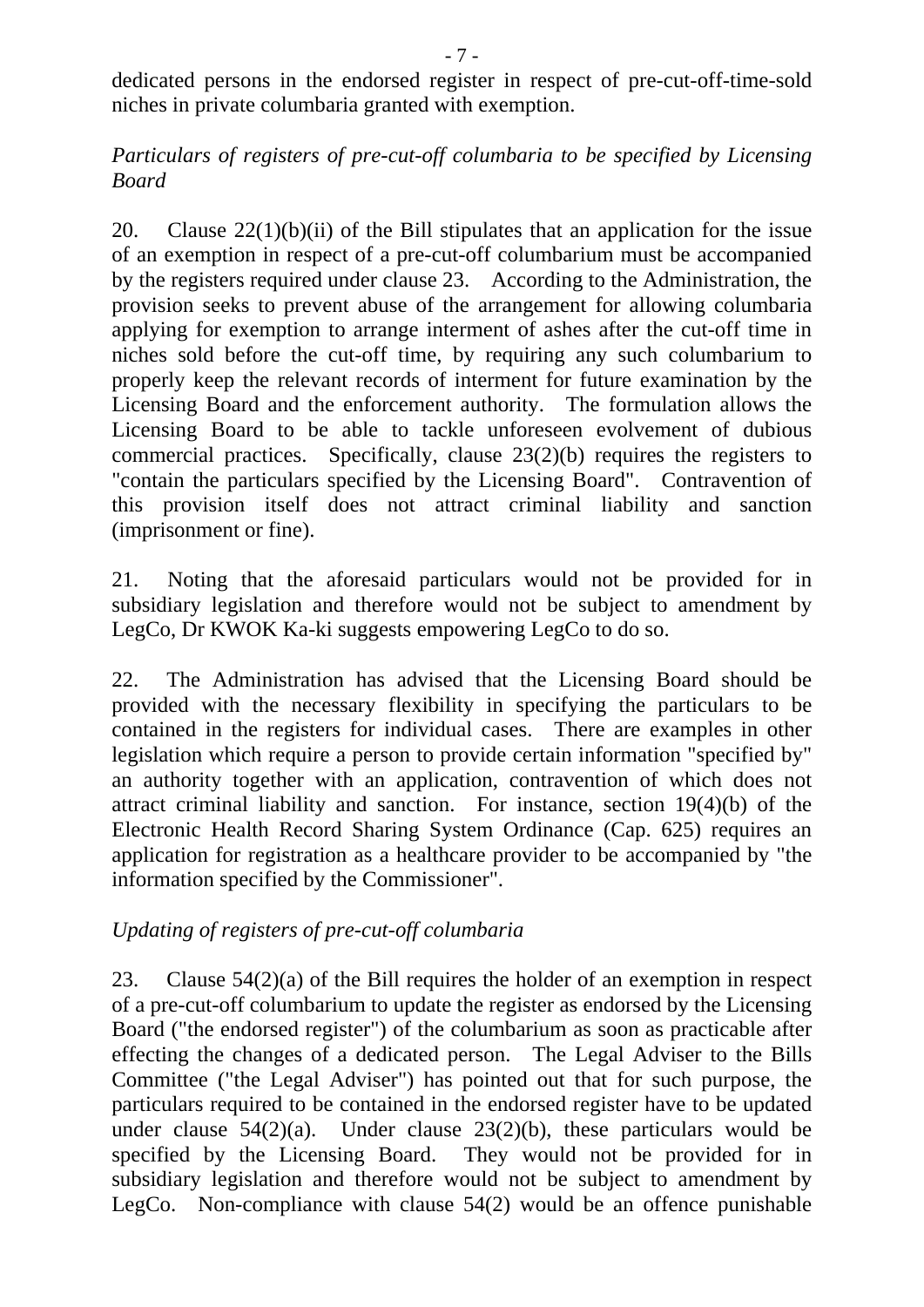with a fine and imprisonment under clause 54(4) of the Bill.

24. The Legal Adviser has further pointed out that given that the requirements so imposed were not subject to amendment by LegCo, the Former BC was concerned about the serious consequence (i.e. criminal sanction) for non-compliance. The Former BC was, however, also aware that criminal sanction was necessary in order to have sufficient deterrent effect. It considered that as non-compliance cases would be handled by the court, it could play the role of "gatekeeper" in deciding the penalty to be imposed on the offenders concerned. Taking into account the above factors, the Former BC accepted the relevant provisions and suggested that its concerns, factors for consideration and acceptance of the arrangements should be covered in the SFH's speech.

25. The Administration has advised the Bills Committee that it is desirable to accord the Licensing Board necessary flexibility in specifying the particulars to be contained in the registers for individual cases given that the circumstances of each columbarium could vary greatly.

26. The majority of members of the Bills Committee have agreed to adopt the Former BC's approach to the relevant provision. Ms Tanya CHAN, however, opines that members may need to consider whether the inclusion of members' concerns, factors for consideration and acceptance of the arrangements under the proposed arrangements in the SFH's speech is sufficient. She would consider whether to propose amendments to the relevant provision.

### Information on applications for specified instruments

### *Notification of changes of information on applications for specified instruments*

27. Clause 42(3)(b) of the Bill requires the holder of a specified instrument (i.e. a licence, an exemption or a TSOL) to provide information required by the Licensing Board within the time specified by it when a change occurs that materially affects the accuracy of the information provided by the holder in connection with the application for the specified instrument on the basis of which the specified instrument has been issued, renewed or extended. Clause  $42(3)(b)(ii)$  empowers the Licensing Board to specify the information to be provided by the holder and the time frame for such provision. Members note that such requirements imposed by the Licensing Board are not provided for in subsidiary legislation and therefore would not be subject to amendment by LegCo. Non-compliance with the Licensing Board's requirements would constitute an offence punishable with a fine and imprisonment under clause 42(6) of the Bill. Members also note the Former BC's concerns and its acceptance of the relevant provisions as well as its suggestion which are the same as those mentioned in paragraph 24 above.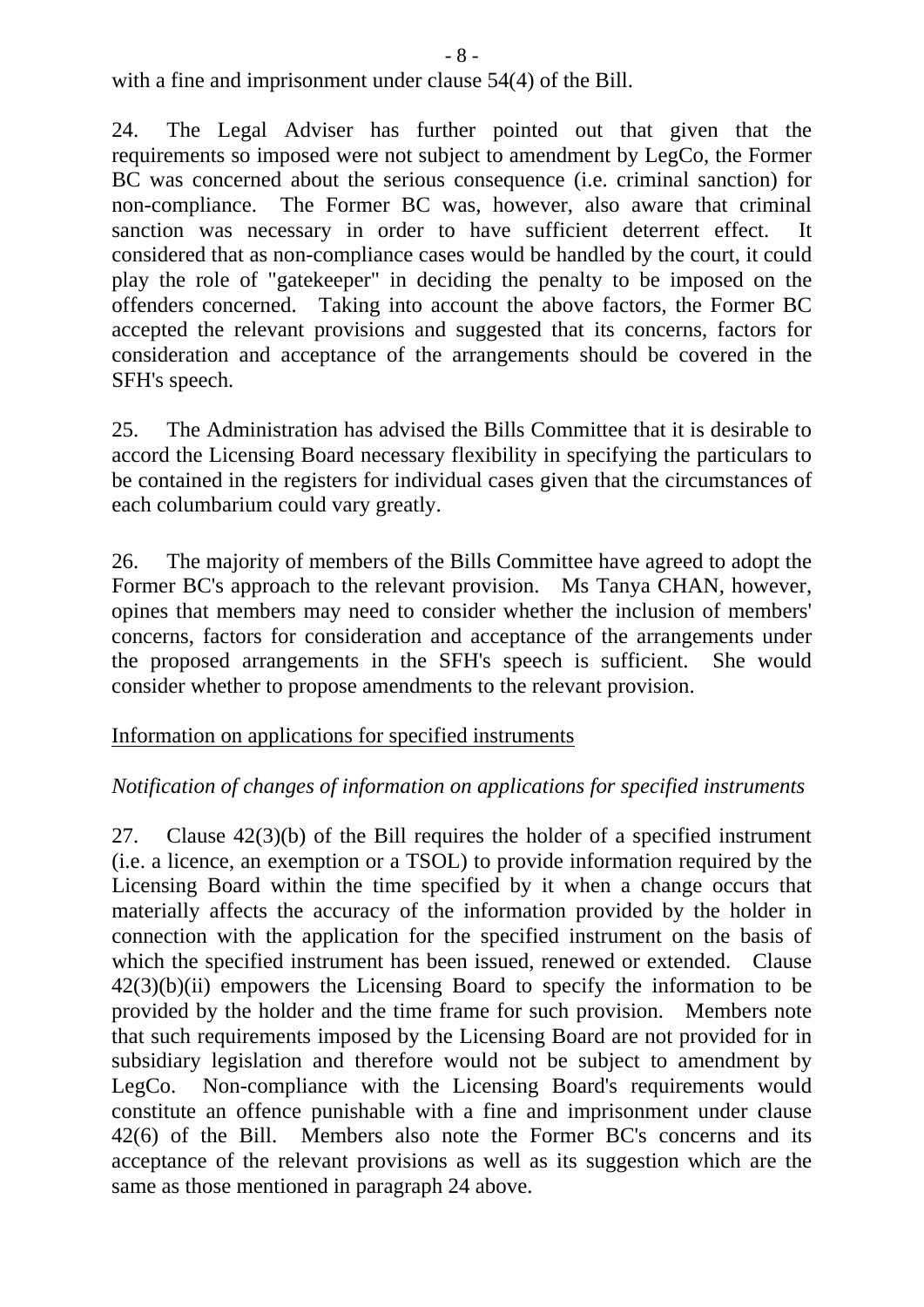28. The majority of members of the Bills Committee have agreed to adopt the Former BC's approach to the relevant provisions. Ms Tanya CHAN, however, considers that while the Licensing Board should have flexibility in deciding a reasonable time for the provision of the information required by the Licensing Board under clause  $42(3)(b)(ii)$ , a time frame for providing the information should be added to that clause. She has indicated that she would consider whether to propose amendments to clause  $42(3)(b)(ii)$  to specify such a time frame.

### *Uploading information on applications for specified instruments onto Licensing Board's website*

29. Under section 4(1)(a) of Schedule 3 to the Bill, the Licensing Board may publish a notice of an application for the issue of a licence in respect of a private columbarium through the Internet or a similar electronic network or in any other manner that the Licensing Board considers appropriate. Some members including Ms Tanya CHAN and Mr LEUNG Kwok-hung have suggested that in addition to the notice of a licence application, other information on the application should also be uploaded onto the Licensing Board's website. Such online publication should also cover information on applications for the other two types of specified instruments (i.e. exemption and TSOL). The Administration has advised that the suggestion would be relayed to the Licensing Board.

### Power to enter and search, etc.

30. Clause 58 of the Bill gives the Director of Food and Environmental Hygiene ("DFEH") or an authorized officer the powers to enter and search as well as other powers prescribed in subclause (2) in respect of any premises on obtaining a search warrant or without a search warrant issued if the conditions provided for in subsclause (3) are met (including where there are reasonable grounds for suspecting that there is in the premises any thing which is or contains evidence of an offence under the Ordinance and it would not be reasonably practicable in the specific circumstances to obtain a search warrant). Noting that the prescribed powers include the power to detain a person found on the premises until the premises have been searched, Ms YUNG Hoi-yan is concerned about the risk of unlawful detention of that person if the search of the premises is carried out without a search warrant and a detention period is not provided for in the Bill. The Administration has advised that clause 58(3) of the Bill has imposed conditions on searching the premises without a search warrant. In light of the size of the existing private columbarium premises, it is not expected that the search of private columbarium premises will take an exceedingly long time.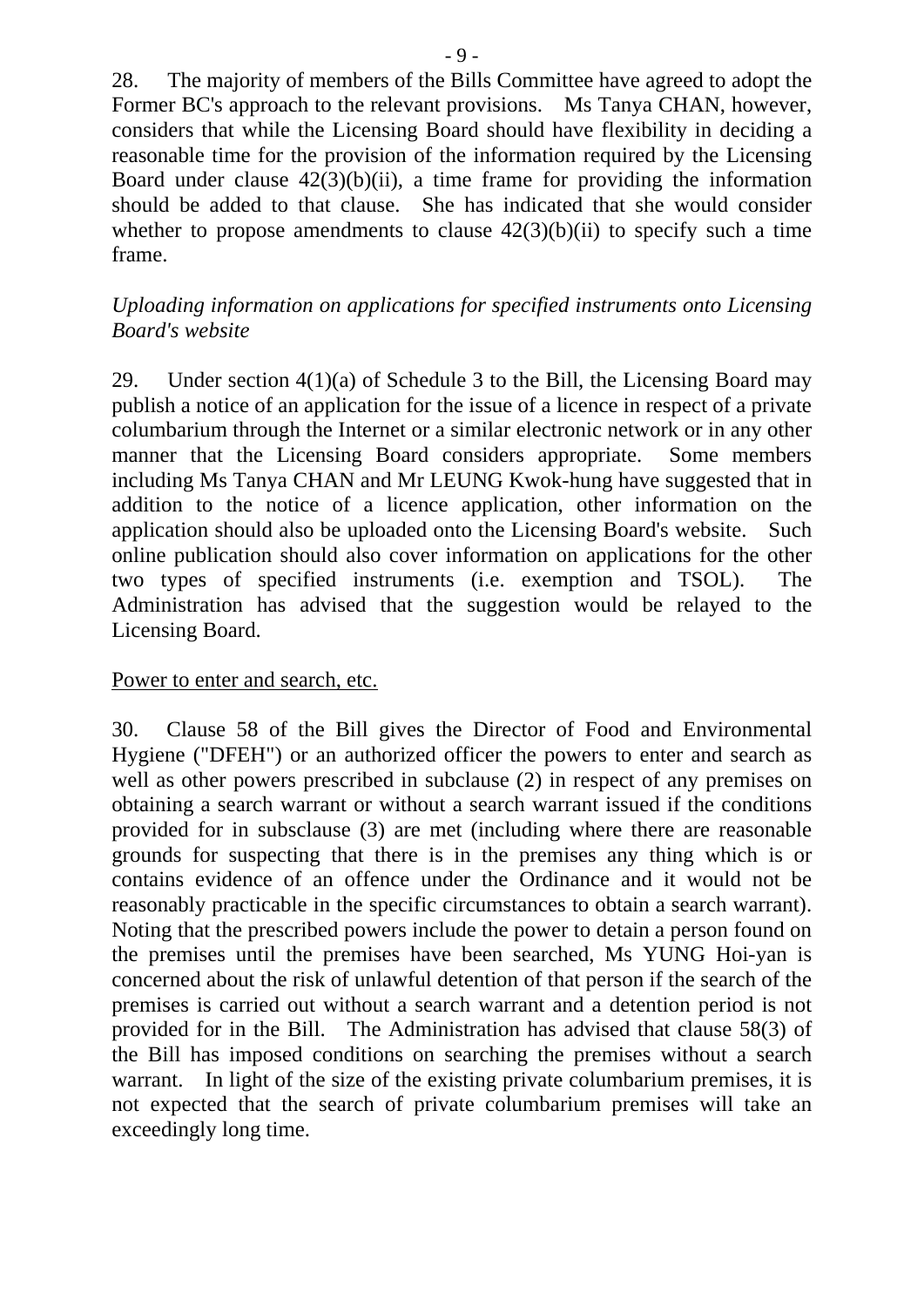# *Claim for return of ashes*

31. Part 7 of, and Schedule 5 to, the Bill provide for, among other things, the arrangements that an ash handler must follow in the disposing of the ashes interred in a private columbarium to which Part 7 and Schedule 5 apply ("the prescribed ash disposal procedures"). As explained by the Administration, the prescribed ash disposal procedures would not be triggered under normal circumstances if the relevant private columbarium continues to operate with a valid specified instrument issued under the Bill. It will however be triggered when the private columbarium has ceased operation, has been abandoned or has continued operating after the grace period without any valid specified instrument. In such case a "prescribed claimant" may claim for the return of ashes interred in the columbarium. "Prescribed claimant", in relation to the ashes of a deceased person, is defined in section 6(2) of Schedule 5 to the Bill to mean, in descending order of priority of claim:

- (a) an "authorized representative";
- (b) a "personal representative" or "relative"; or
- (c) the "purchaser of the interment right".

32. The Administration has advised that to facilitate the return of ashes and related items to claimants by an ash handler, section 6(2) of Schedule 5 to the Bill stipulates the definition of "relative", which lists out various persons (including spouse). Such formulation is based on existing Hong Kong legislation. Should there be competing claims from two or more "prescribed claimants" of the same priority, their claims would be determined by the court.

33. According to the Administration, with a view to further facilitating the return of ashes to relevant persons related to the deceased, it proposes to move a CSA to add "related person" as an additional category of "prescribed claimant" under section 6(2) of Schedule 5 to the Bill. The definition of "related person", in relation to a deceased person, means a person who (a) was living with the deceased person in the same household immediately before the date of the death of the deceased person; and (b) had been living with the deceased person in the same household for at least two years before that date. On the priority of claims, the claim of the "related person" would be lower than that of an "authorized representative" and a "personal representative" or "relative", but higher than that of the "purchaser of the interment right". Section 9(5) of Schedule 5 to the Bill would accordingly be revised to reflect this proposition. This new category of "prescribed claimant" will allow a person to lodge claim provided that the "living with" requirements are met.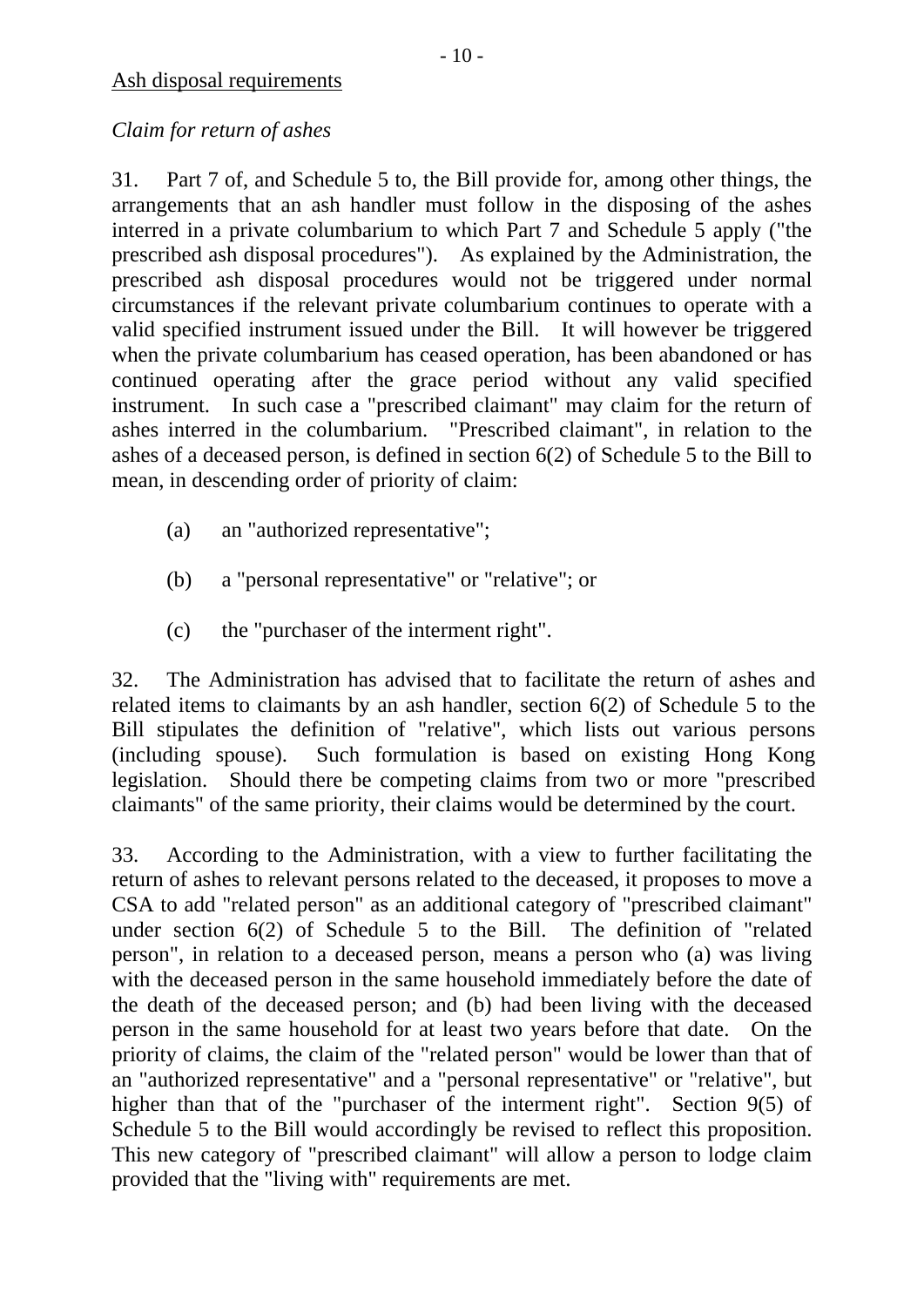34. Some members including Mr CHAN Chi-chuen ask about the reasons for not combining the two elements under the definition of "related person", the basis of requiring a person to live with a deceased person in the same household for at least two years before the date of the death of the deceased person ("the prescribed living period") in order to qualify as a "related person" and the Administration's stance on shortening the prescribed living period to one year. They also ask about verification of the status of a "related person" and the rationale for according lower priority to a "related person" than a "relative" in claiming for the return of ashes of a deceased person. Mr CHAN Chi-chuen has indicated that he may consider proposing CSAs to further amend the Administration's proposed definition of "related person" and the relevant priority of claims.

35. The Administration has advised that it has made reference to other existing legislation, including the Fatal Accidents Ordinance (Cap. 22) and the Law Amendment and Reform (Consolidation) Ordinance (Cap. 23), in formulating the definition of "related person". Reference to relevant legislation would also be drawn with respect to verification of the status of a "related person". Members have noted that a related person may make a statutory declaration in support of his or her claim. A "related person" will have the highest priority if he/she is also an authorized representative. The Administration considers its proposed order of priority for claiming for the return of ashes appropriate.

36. Dr Fernando CHEUNG considers that a deceased person's same-sex partner in a marriage, civil partnership or civil union in any jurisdiction outside Hong Kong should also be a "relative" and therefore be eligible to claim for the return of the deceased person's ashes. In this connection, Dr CHEUNG proposes to move a CSA to extend the definition of "relative" accordingly.

37. The Administration has advised that according to the current provisions in the Bill, a same-sex partner married at a place outside Hong Kong may already claim for the return of the ashes of the deceased person in the capacities of (a) "authorized representative"; (b) "personal representative"; or (c) "purchaser of the interment right", which do not require the claimant to have any connection with the deceased person by blood or marriage. A same-sex partner, depending on the actual circumstances, may also be an "eligible claimant" (see its definition in section 6(2) of Schedule 5 to the Bill) and as such claim for the return of a related item together with the ashes, as provided in section 9(8) of Schedule 5 to the Bill. In the circumstances provided for in section 13 of Schedule 5 to the Bill, namely that the ashes are in the possession of DFEH and no legal proceedings are pending, DFEH may, by exercising her discretion, hand the ashes to, among others, a same-sex partner married at a place outside Hong Kong as she deems appropriate.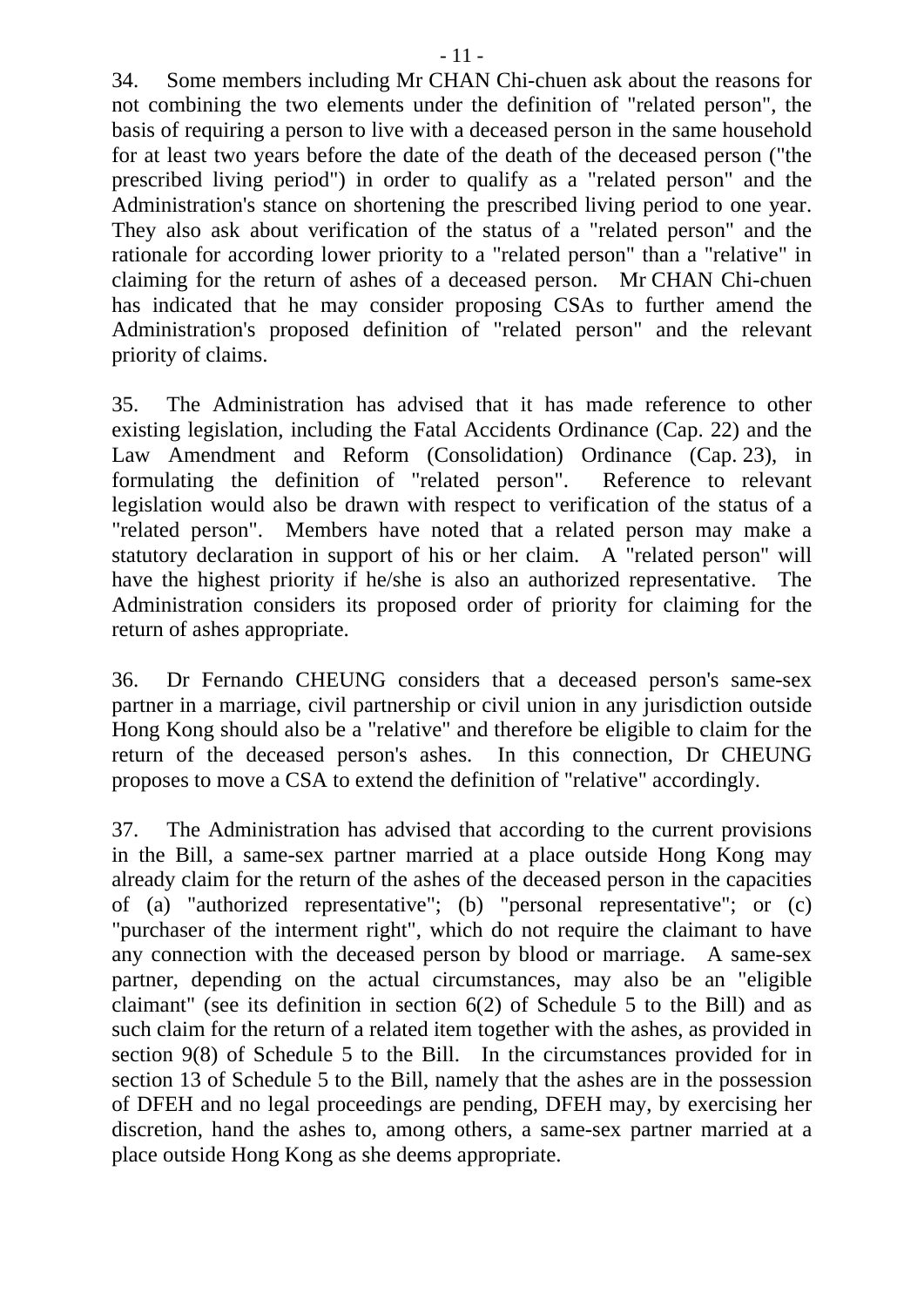38. According to the Administration, with its proposed CSA mentioned in paragraph 33 above, different "related persons" may come forward to claim for the return of the deceased person's ashes so long as he/she could meet the above "living with" requirements. This will provide an opportunity to the "related persons" to make a claim for the return of the deceased person's ashes, and whether a "related person" would eventually make such a claim is a matter of personal choice. The Administration therefore considers that the current provisions in the Bill, together with its proposed CSA mentioned above, are sufficient to facilitate the return of ashes to the relevant "related persons". It would hence be unnecessary to further amend the definition of "relative" under section 6(2) of Schedule 5 to the Bill, which will arouse serious controversy in society and the Bill is not a suitable forum to tackle such controversy.

# *Public access to records and information concerning ash disposal*

39. Section 10 of Schedule 5 to the Bill requires an ash handler to keep a record of the steps that the handler has taken to carry out the prescribed ash disposal procedures. The record must contain information about ashes and claims handled in carrying out the procedures and such record must be delivered to DFEH. Section 12(3) of Schedule 5 to the Bill requires DFEH to keep a record of the process of the steps that she has carried out for disposal of ashes under clause 74(1) of the Bill if the prescribed ash disposal procedures have, or any step in them has, not been carried out in respect of the private columbarium. Section 15 of Schedule 5 to the Bill requires DFEH to keep information relating to ash disposal as stipulated in subsection (1) and provide such information for public inspection during normal office hours free of charge.

40. Some members including the Chairman and Dr Helena WONG consider that the Bill should provide for making public the records and information concerning ash disposal unless such records and information contain personal data, and that the Administration should make available the aforesaid information as much as practicable for public access in a convenient way. While expressing support for enhancing transparency of the relevant information, some other members including Dr Priscilla LEUNG remind the Administration to study carefully the information to be made public and the possible legal disputes arising from such public disclosure. The Administration has reiterated that it has undertaken to keep in view the implementation of the Ordinance and propose amendments to the Ordinance as and when necessary. A review of the Ordinance would in any event be conducted around three years after enactment.

# Private Columbaria Appeal Board

# *Background of proposing appointment of a legal adviser to Appeal Board*

41. Clause 81(3) (read with clause 80) of the Bill provides that only a panel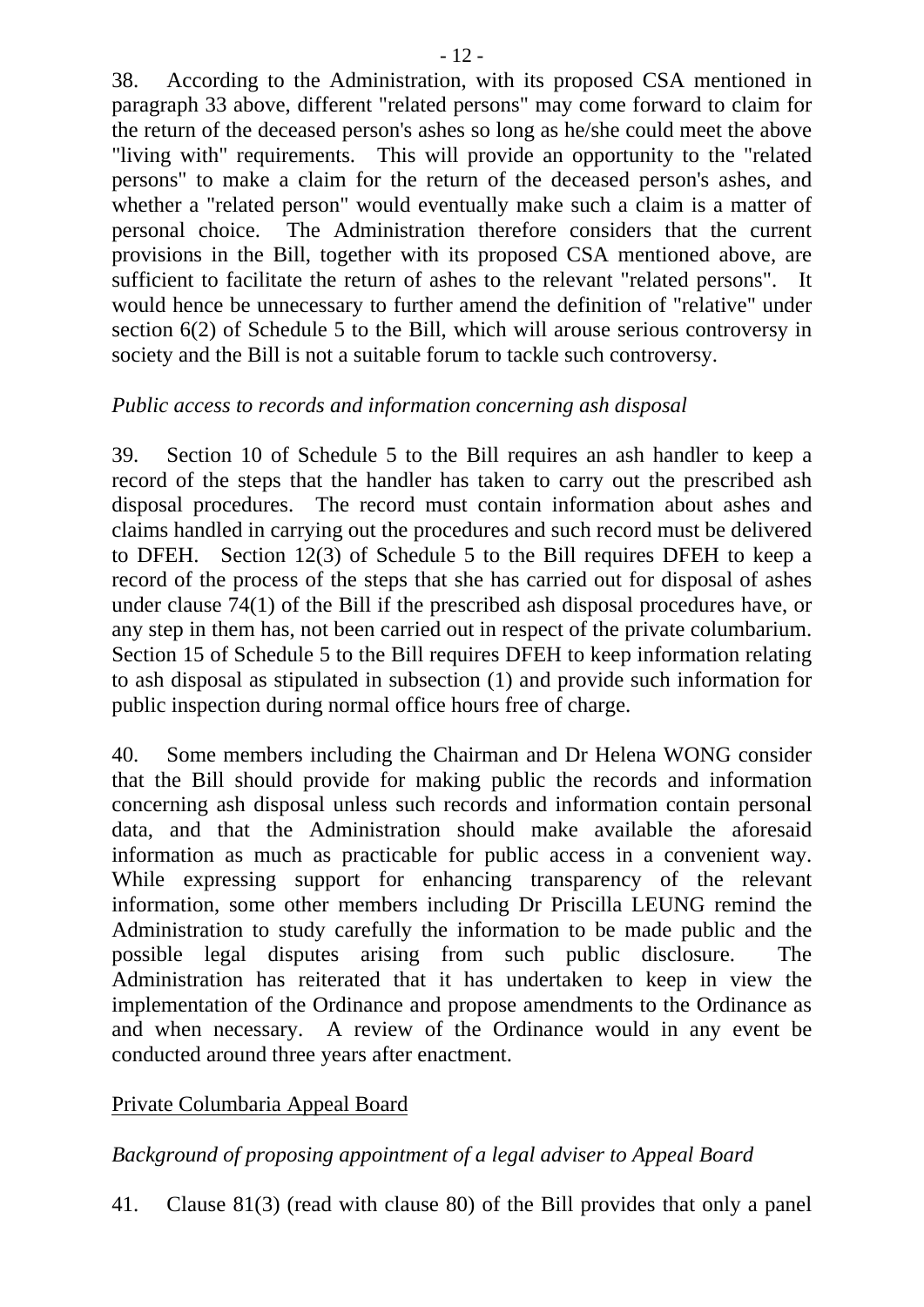member who is qualified for appointment as a District Judge under section 5 of the District Court Ordinance (Cap. 336) ("legally qualified") may be appointed to be the Chairperson or Deputy Chairperson of the Private Columbaria Appeal Board ("the Appeal Board"). In view of such a requirement, some members including Mr Holden CHOW enquire about the background of the need to appoint a legal adviser to the Appeal Board.

42. The Administration has advised that it is common for the Chairperson or Deputy (or Vice) Chairperson of an appeal board to serve as the presiding officer to hear an appeal. There are examples of statutory appeal boards and tribunals in Hong Kong for which the Chairperson and Deputy (or Vice) Chairpersons are required to be legally qualified.<sup>[2](#page-12-0)</sup> Similar to many other appeal boards and tribunals, the Appeal Board is a quasi-judicial body. The Chairperson and Deputy Chairperson are required to preside at the hearing of an appeal. The presiding officer may be called upon to determine a question of law in an appeal and should steer the proceeding and deliberation in such a way as to be able to withstand legal challenges. Hence, it is vital for him/her to be equipped with the necessary legal expertise and experience and of the right calibre to perform such roles.

43. The Administration has further advised that there are examples of statutory appeal boards in Hong Kong where the Chairman has to be legally qualified and a legal adviser may be appointed to advise the appeal board.<sup>[3](#page-12-1)</sup> Normally, a legal adviser assumes an advisory role and provides advice on legal matters to the appeal board or tribunal. In the Court of Appeal case *Longstaff v. Medical Council of Hong Kong* [1980] HKLR 858, Huggins VP made the following comment at p.865:

*"Primarily the legal adviser's duty is to tender advice when asked. In addition he must not allow the Council to be misled and, if a party advances a submission which is bad in law or if he becomes aware that the Council in the course of their deliberations are misdirecting themselves, it is his duty of his own motion to put matters right."* 

44. The Administration considers the appointment of a legal adviser to advise the Appeal Board on legal matters relating to an appeal is in the interest of upholding the competence, independence and impartiality of the Appeal Board, which are qualities which the process of courts and tribunals must have in order

1

<span id="page-12-0"></span><sup>&</sup>lt;sup>2</sup> These include, for instance:

<sup>(</sup>a) the Municipal Services Appeals Board (see section 6(6) of the Municipal Services Appeals Board Ordinance (Cap. 220)); and

<sup>(</sup>b) the Buildings Appeal Tribunal (see section 48(2) of the Buildings Ordinance (Cap. 123)).

<span id="page-12-1"></span><sup>&</sup>lt;sup>3</sup> These include, for instance:

<sup>(</sup>a) the Municipal Services Appeals Board (see sections  $6(1)(a)$  and  $12(3)$  of the Municipal Services Appeals Board Ordinance (Cap. 220)); and

<sup>(</sup>b) the Entertainment Special Effects Appeal Board (see sections 35(1) and 40(3) of the Entertainment Special Effects Ordinance (Cap 560)).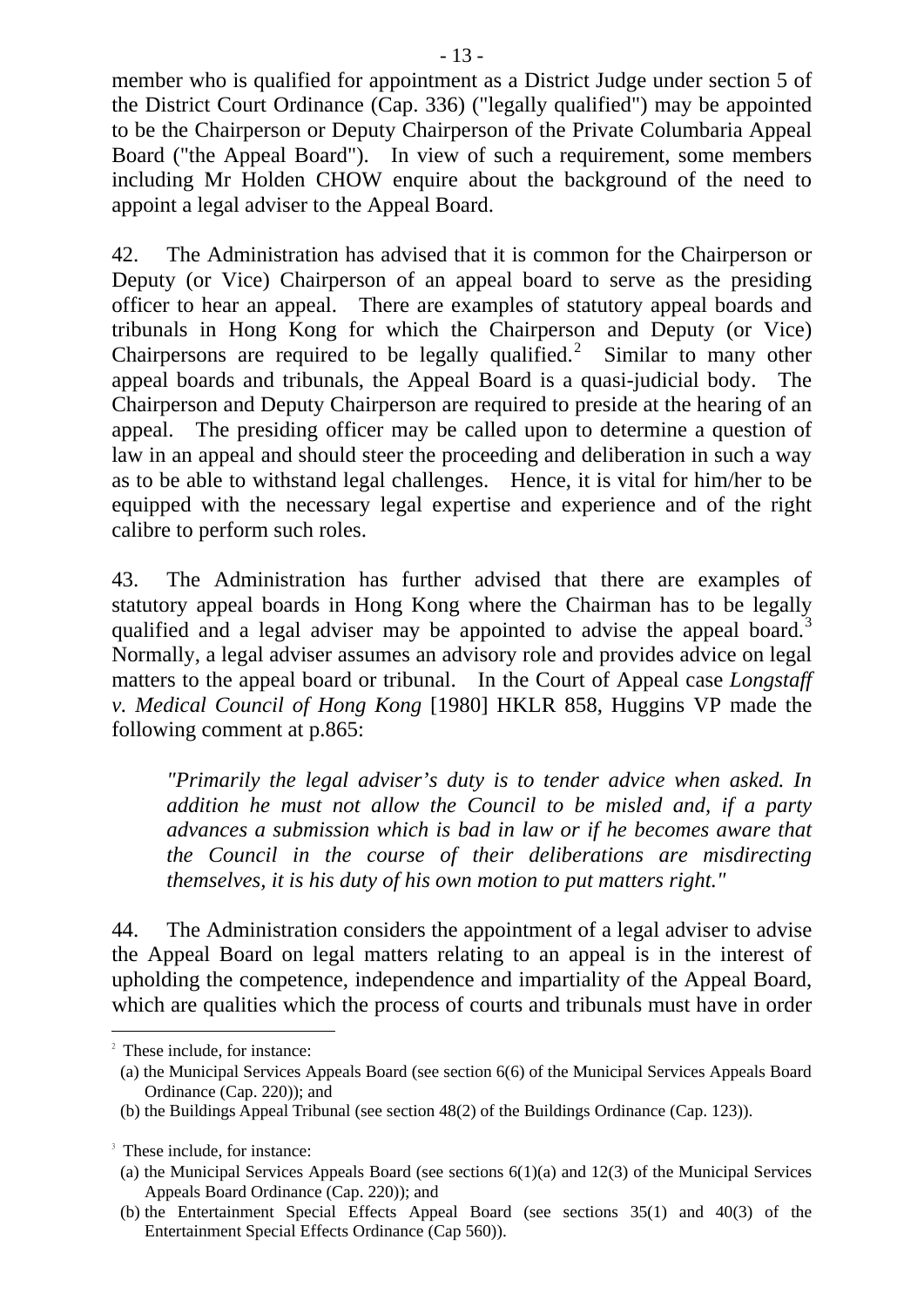for justice to be done, especially when it is anticipated that the legal issues involved could be quite diversified and complicated. It would also be desirable to have a legal adviser offering consistent advice across all appeals heard by Appeal Boards under different presiding officers, who may be the Chairperson, Deputy Chairpersons or Members who are legally qualified, as on occasion some may be precluded from acting as a presiding officer at an appeal hearing if he/she has a direct or indirect interest in the appeal.

### *Advice from legal adviser of Appeal Board on a legal matter relating to an appeal*

45. Clause 84(6) to (8) of the Bill contains requirements relating to the advice given by the legal adviser of the Appeal Board on a legal matter relating to an appeal:

- (a) clause 84(6) provides that the legal adviser must advise the Appeal Board on legal matters relating to an appeal in the presence of every party to the appeal (or the party's representative);
- (b) clause 84(7) provides that if the advice is tendered after the Appeal Board has commenced to deliberate on its findings, every such party or representative must be informed afterwards of the advice; and
- (c) clause 84(8) provides that in case where the Appeal Board does not accept the advice of the legal adviser on a legal matter relating to an appeal, every party to the appeal (or the party's representative) must be informed of this fact.

Some members take the view that such disclosure of the advice of the legal adviser to the Appeal Board is a breach of the duty of confidentiality under common law. The legal adviser is not representing the Appeal Board at a hearing if he/she is not required to comply with that duty.

46. The Administration has advised that the statutory provisions will override common law and the policy intent of clause 84(6) to (8) is to enable a fair hearing for the parties concerned. Both the Appeal Board and the legal adviser are neutral in a hearing. There are other appeal boards which have adopted arrangements similar to those set out in clause 84(6) to (8), examples of which are provided in **Appendix IV**.

47. The Administration has further advised that in a recent Court of Final Appeal case *Medical Council of Hong Kong v. Helen Chan* [2010] 3 HKLRD 667, the practice of the Medical Council to inform the parties in open hearing of the advice given by the legal adviser to the Council has been mentioned in the case, without objection from the Court (see paragraphs 37-40 of the judgment). Specifically at paragraph 40 of the judgment, Mr Justice Bokhary PJ made the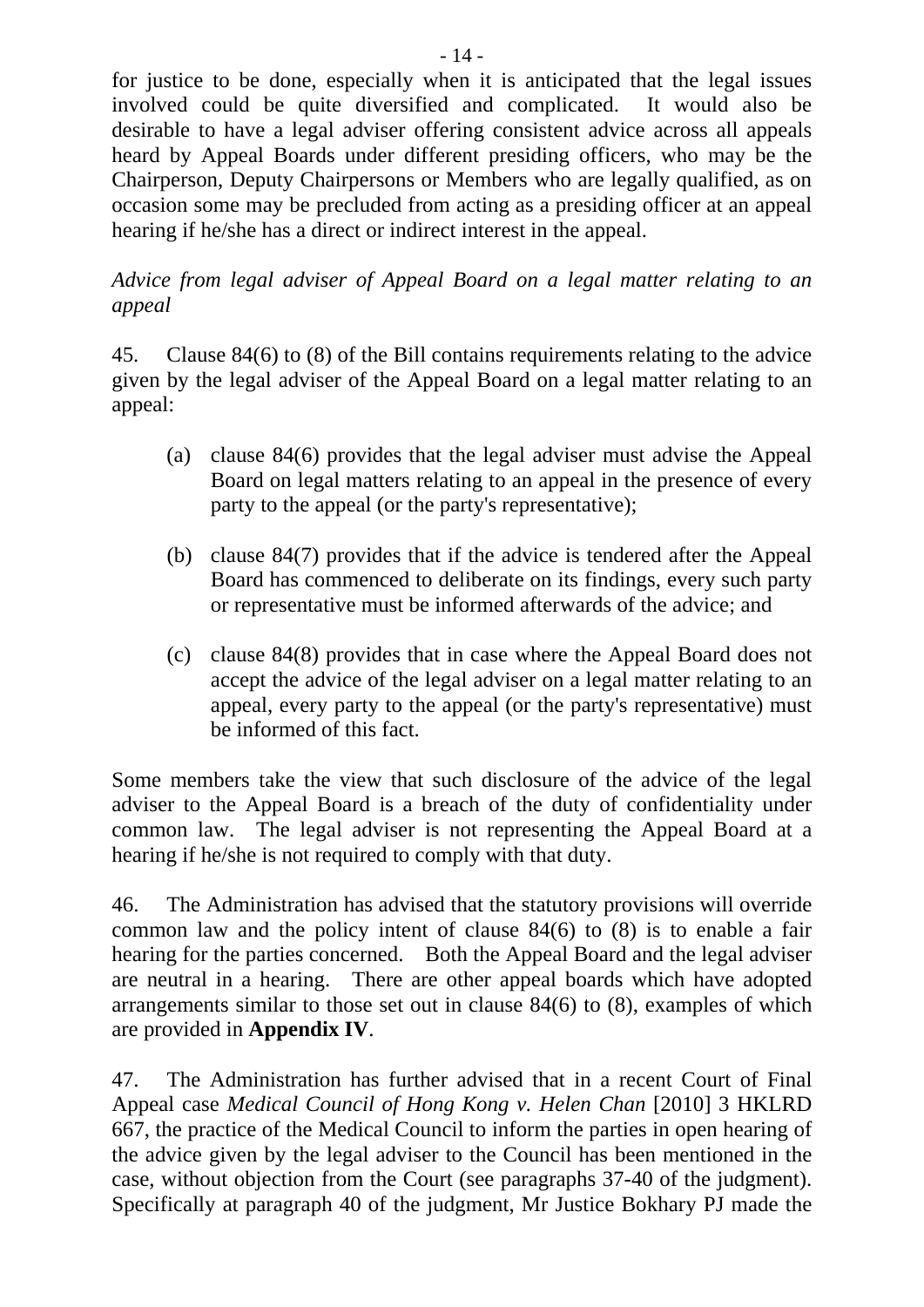following comment on the case *Lam Kwok Pun v. Dental Council of Hong Kong*  [2000] 4 HKC 181 –

*"The Court of Appeal's concern in that case was not mainly with the fact that the legal adviser had been present at the tribunal's deliberations. It was mainly with the fact that she had advised the tribunal in private so that the dentist's counsel had no opportunity to address the tribunal on the accuracy or otherwise of such advice. As it turned out, the advice was in error. And it was for such error that the dentist's appeal was allowed."*

*Finality of decisions of Appeal Board* 

-

48. Clause 84(12) of the Bill provides that "[t]he decision of an Appeal Board on any appeal is final" (in Chinese, "上訴委員會對上訴的決定,屬終局決定。"). Some members including Mr LEUNG Yiu-chung are concerned that the phrase "終局決定" might be interpreted by a party to the appeal that he/she has no other avenue to pursue the case further after the Appeal Board has made a decision. The Administration has advised that the word "final" implies that after an appeal is determined, all administrative appeal channels will have been exhausted for the case, and a party to the appeal might still make application to the court for judicial review according to the general principles applicable if he/she is aggrieved by the Appeal Board's decision. The phrase "終局決定" is commonly used in Hong Kong legislation<sup>[4](#page-14-0)</sup> and it is not necessary to provide in legislation the availability of judicial review of an administrative decision. The appeal procedures and the right of a party to the appeal to seek judicial review would be included in the Administration's publicity.

Imposing requirements not in subsidiary legislation but entail criminal sanction for non-compliance

49. Apart from empowering the Licensing Board to impose requirements mentioned in paragraphs 23 and 27 above, the Bill also confers power on the Licensing Board or other authorities (e.g. DFEH) to impose requirements which are not provided for in subsidiary legislation but entail criminal sanction imposed in the event of non-compliance. They include, for example:

<span id="page-14-0"></span><sup>&</sup>lt;sup>4</sup> According to the Administration, examples on the use of the phrase "終局決定" in legislation concerning other appeal boards are:

<sup>(</sup>a) section 23(4) of Schedule 1A to the Immigration Ordinance (Cap. 115) concerning the Torture Claims Appeal Board, which provides that:

*<sup>&</sup>quot;The Appeal Board's decision is final." "*上訴委員會的決定屬終局決定。"

<sup>(</sup>b) section 122 of the Lifts and Escalators Ordinance (Cap. 618), which provides that: *"Subject to subsection (2), a decision of an appeal board is final and is not subject to further appeal."* 

*<sup>&</sup>quot;*除第*(2)*款另有規定外,上訴委員會的決定屬終局決定,不得對之提出進一步的上訴。"

<sup>(</sup>c) section 38(2) of the Property Management Services Ordinance (Cap. 626), which provides that: "The decision of the tribunal is final.""上訴審裁小組所作的決定,屬終局決定。"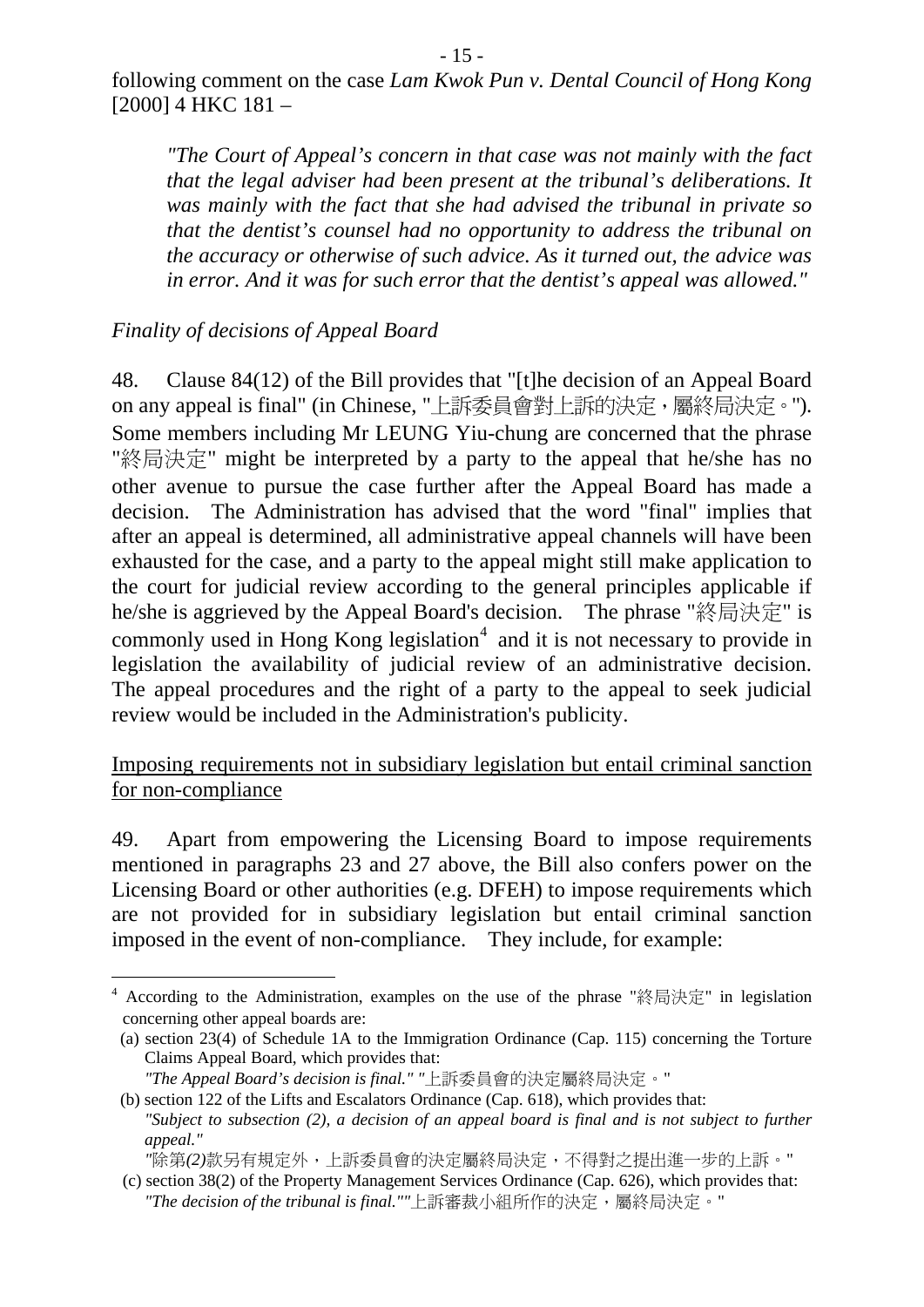- (a) the particulars specified by the Licensing Board of each of the agreement to be entered into the relevant register within the period specified by the Licensing Board under clause 49(2)(b) of the Bill;
- (b) delivery of the ashes that are not returned to an eligible claimant to DFEH in a manner specified by DFEH mentioned in section 7(2)(b) of Schedule 5 to the Bill; and
- (c) information about ashes and claims handled in carrying out the prescribed ash disposal procedures required by DFEH to be contained in the record of the steps that an ash handler has taken to carry out the procedures under section 10(1)(b) of Schedule 5 to the Bill as revised by the Administration's proposed CSAs to that provision.

As the concerns relating to these requirements are similar to those mentioned in paragraph 24 above, the Bills Committee accepts the relevant provisions based on the same rationale explained in that paragraph. Regarding the requirement set out in paragraph 49(c) above, the Bills Committee has also requested the Administration to reaffirm its undertaking given to the Former BC that it will brief the relevant Panel after the implementation of the Ordinance on the difficulties encountered, if any, in enforcing that provision and on the information referred to therein. The Administration is also requested to include such undertaking in the SFH's speech.

# Handling enquiries from the public and operators of private columbaria

50. Some members including Dr KWOK Ka-ki are concerned about how the Administration would handle enquiries from members of the public and operators of private columbaria after enactment of the Ordinance. The Administration has advised that to facilitate members of the public to gather information about the proposed licensing scheme under the Bill, the Food and Environmental Hygiene Department ("FEHD") has already set up a dedicated website on the regulation of private columbaria (www.rpc.gov.hk), providing targeted information for consumers and operators respectively. The website would be updated whenever necessary with a view to providing the latest information to the public. Since December 2016, FEHD has put in place a dedicated email address (rpc@fehd.gov.hk) and a fax number (2893 7683) for receiving enquiries relating to the regulation of private columbaria, and will respond to those leaving their contact information. Such service will continue to be made available to members of the public, purchasers and operators on an on-going basis.

51. The Administration has further advised that upon the enactment of the Ordinance, FEHD will further step up its publicity and public education efforts on the licensing scheme, including broadcasting new Announcements in the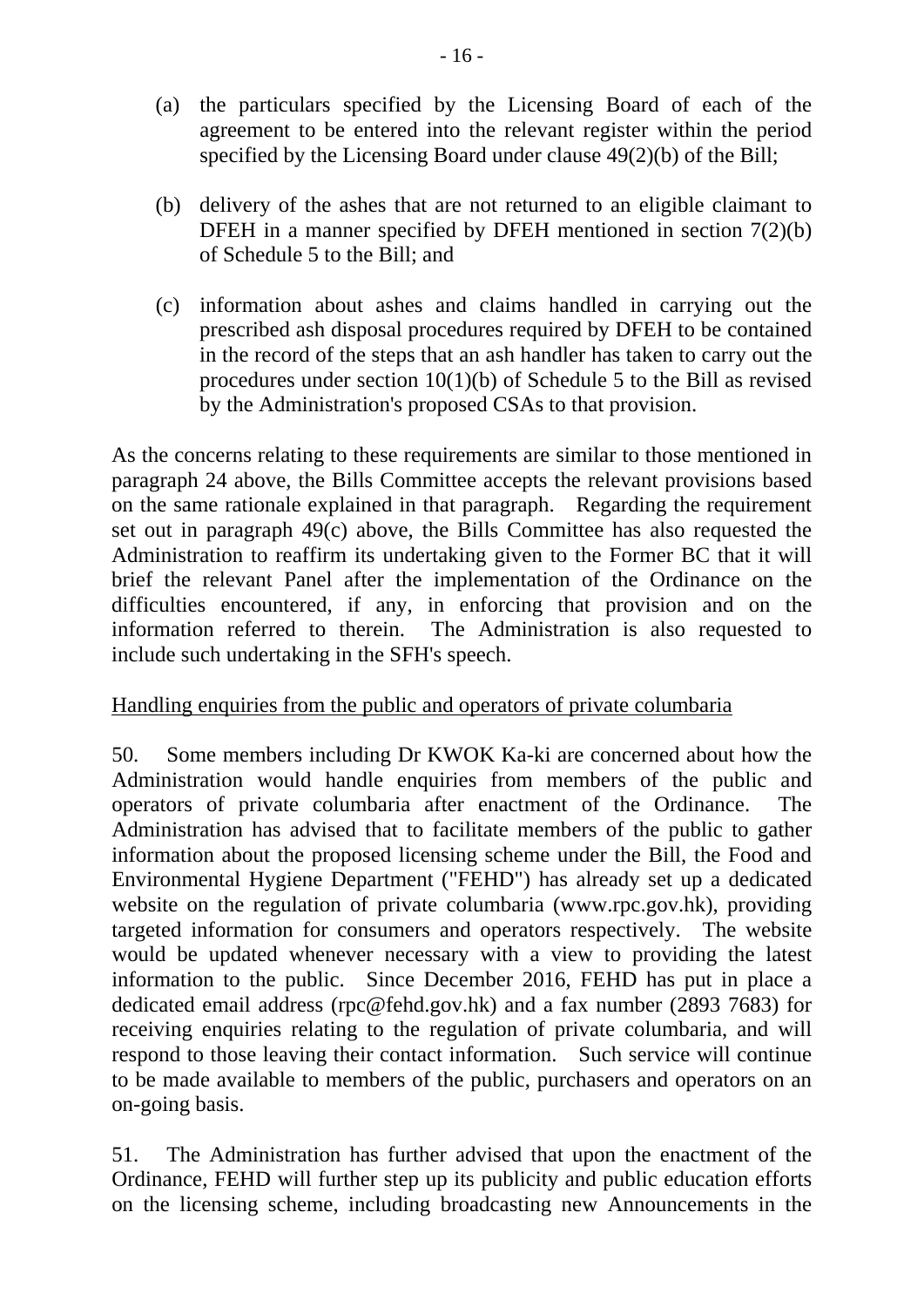Public Interest on television and radio and distributing pamphlets through various channels and at various locations specifically those relating to after-death arrangements, etc. Briefing sessions for operators would also be arranged to help facilitate their understanding of the provisions and requirements under the Ordinance. Information on the following:

- (a) for applications for specified instruments received by the Licensing Board – their status (i.e. pending determination, approved or rejected); and
- (b) for specified instruments issued their corresponding validity period,

will be made available online for public information (subject to the Licensing Board's acceptance of the suggestion mentioned in paragraph 29 above, other information on applications for specified instruments will also be made available online). In this way, consumers can have access to data to better protect themselves from untrue claims by operators regarding whether they have been duly authorized to sell niches under a licence. As suggested by members, the Administration would explore with the parties concerned on the public's access to legal advice in respect of purchase of niches from private columbaria after the enactment of the Ordinance.

# Supply position after gazettal of Private Columbaria Ordinance

52. Ms Alice MAK is concerned about the press report which alleges the existence of an 18-month vacuum period upon the gazettal of the Ordinance, during which there will be no supply of niches in the market. In this connection, she asks about the supply of public niches in that period and how the public demand for niches therein could be met. The Administration has advised that the allegation is unsubstantiated, and it intends to provide a detailed response to her concerns at a meeting of the Panel on Food Safety and Environmental Hygiene. As explained in the reply from the Administration in **Appendix V**, the Administration's paper on "Supply of Niches and Related Issues after the Enactment of the Private Columbaria Bill" will be issued before 31 March 2017 and, subject to the agreement of the Panel, it will arrange for it to be discussed at the meeting of the Panel on 9 May 2017.

# **Committee stage amendments**

# Committee stage amendments proposed by the Administration

53. Apart from the CSAs mentioned in paragraph 33 above, the Administration has agreed to move a number of CSAs in response to comments and suggestions from members, different stakeholder groups and the Legal Adviser. The Administration has proposed further revisions to a small number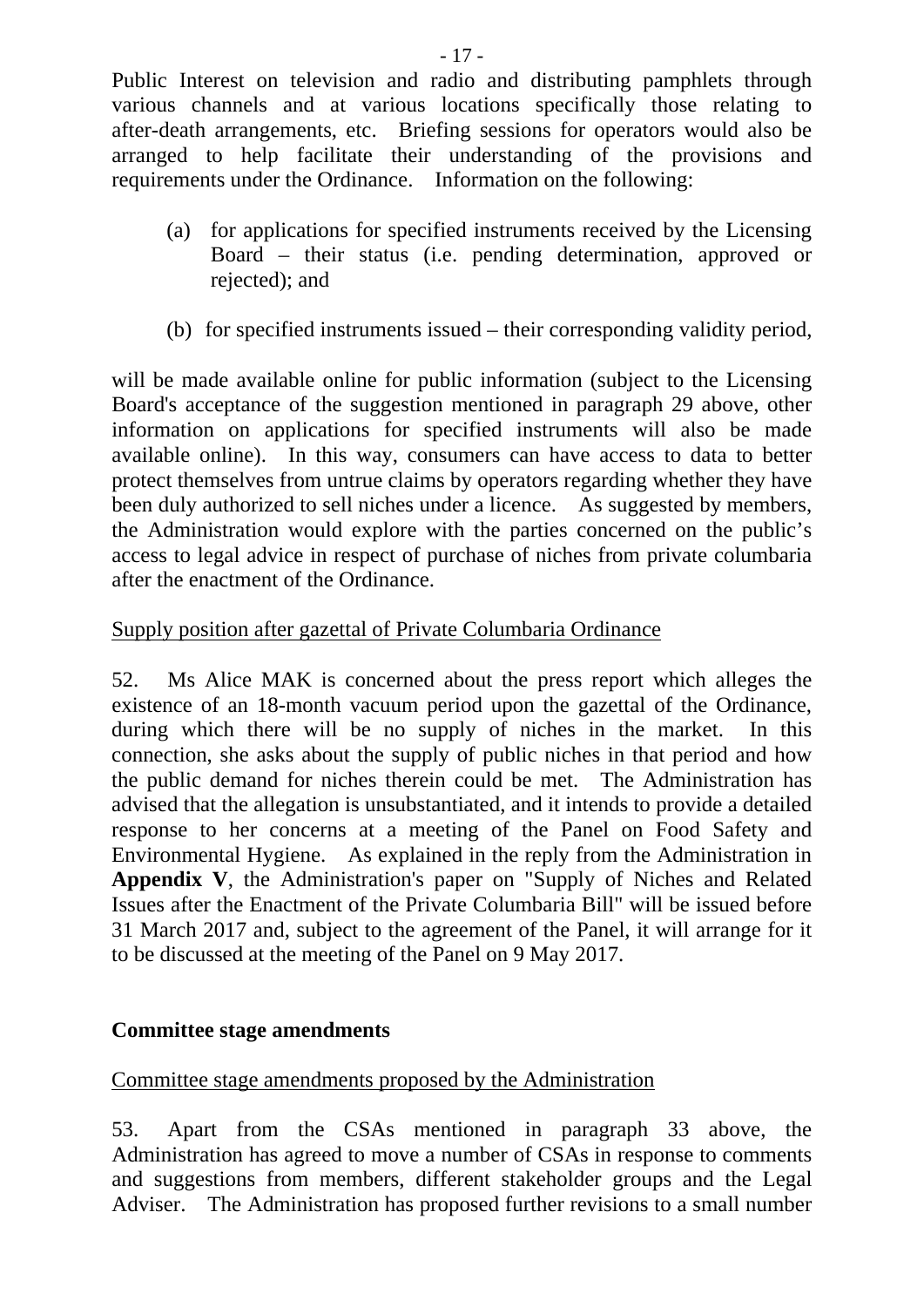of CSAs subsequent to the last Bills Committee meeting on 16 March 2017 (see LC Paper No. CB(2)1072/16-17(01)) and a few minor textual amendments on top of the CSAs proposed therein, including:

- (a) for clauses  $19(2)(a)$ ,  $20(4)(a)$  and  $52(2A)(a)(i)$  and  $(2C)(a)$ , to simplify the formulation "between the cut-off time and the enactment date" to "before the enactment date", because it has already been spelt out in the clauses that the ashes concerned are those interred "since the cut-off time"; and
- (b) for section 4(1)(a) of Schedule 3 to the Bill, to replace "internet" with "Internet" as a proper noun.

The Administration has provided members of the Bills Committee on 29 March 2017 with the CSAs mentioned in paragraph 33 and this paragraph for their comments. No comments are received from members on these CSAs.

#### Committee stage amendment proposed by individual Member

54. The Bills Committee takes note that Dr Fernando CHEUNG has indicated his intention to move a CSA as detailed in paragraph 36 above.

#### **Follow-up actions by the Administration**

55. The Administration has undertaken:

- (a) to keep in view the implementation of the Ordinance and propose amendments to the Ordinance as and when necessary. A review of the Ordinance will in any event be conducted around three years after enactment (paragraph 10);
- (b) to relay to the Licensing Board members' suggestion of uploading information on applications for specified instruments onto the Licensing Board's website (paragraph 29);
- (c) to brief the relevant Panel on the difficulties encountered, if any, in enforcing section 10(1)(b) of Schedule 5 to the Bill and on the information referred to therein after the implementation of the Ordinance (paragraph 49); and
- (d) to include the following in the SFH's speech:
	- (i) the Administration's undertaking mentioned in items (a) to (c) above; and